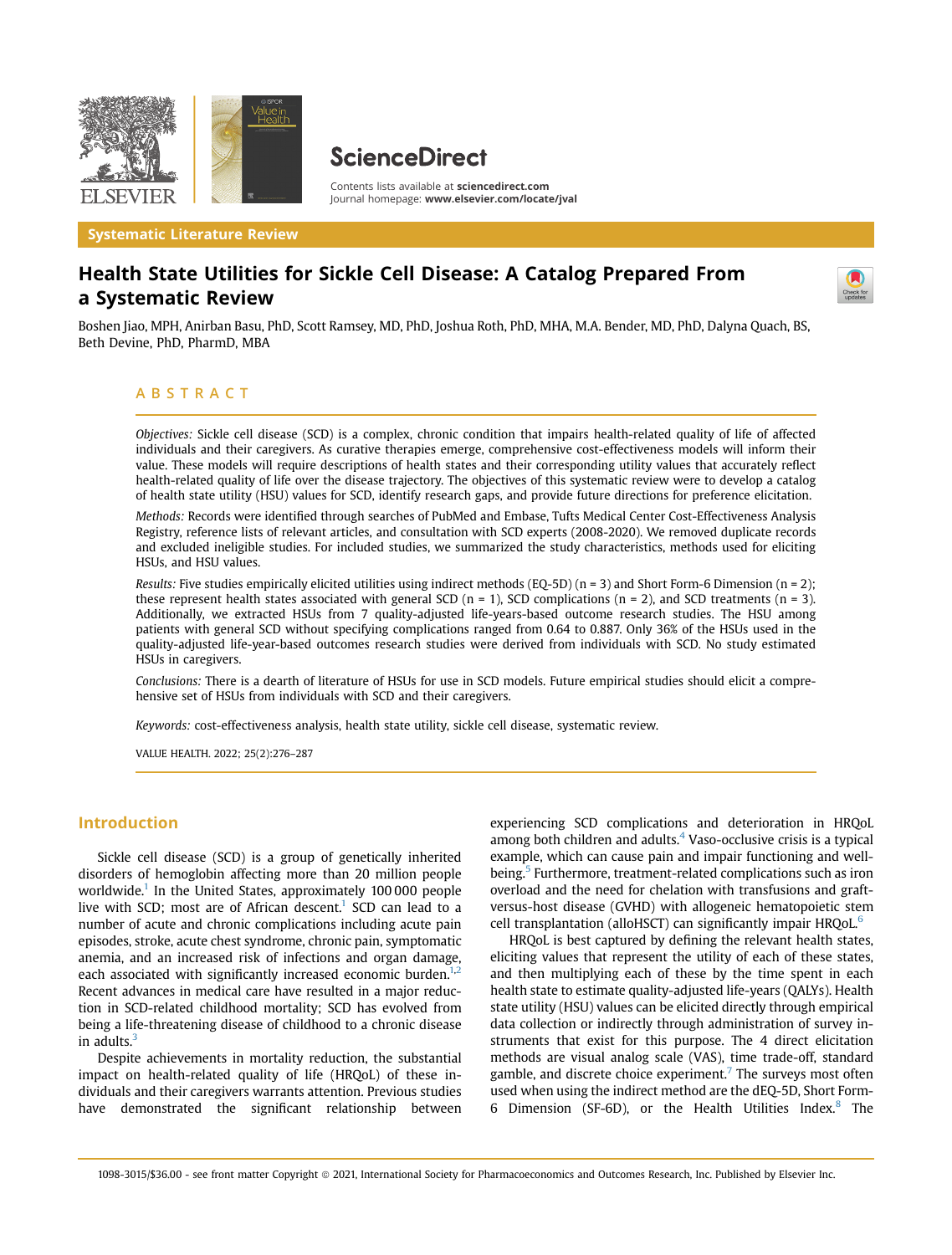development of these instruments is grounded in the multi-attribute utility theory.<sup>[8](#page-11-0)</sup>

### Methods

### Search Methods and Sources

HSUs are also used to estimate QALYs gained by a new intervention over the standard of care in cost-effectiveness analysis (CEA). Estimating the value of emerging therapies using CEAs will be particularly important in SCD as genetic therapies are pursued, because these may prove curative for patients with SCD. Indeed, the Cure Sickle Cell Initiative funded by the National Heart, Lung, and Blood Institute [\(curesickle.org\)](http://curesickle.org)<sup>[9](#page-11-1)</sup> is a large collaborative research effort intended to accelerate the development of genetic therapies to cure SCD. Nevertheless, high up-front costs are associated with genetic therapies.<sup>10</sup> An existing genetic therapy for b-thalassemia, another hemoglobin disorder, costs approxi-mately \$1.8 million per treatment.<sup>[11](#page-11-3)</sup> Nevertheless, the expense of 1-time administration may be offset by the alternative of repeated administration of standard therapies that accumulate large expenses over the lifetime.<sup>12</sup> CEA methods will be useful in valuing the impact of potentially curative therapies on the complexities of SCD experienced over a patient's lifetime.

As members of the National Heart, Lung, and Blood Institute Cure Sickle Cell Initiative, to inform the future QALY-based CEA models, we conducted a systematic review of the published literature and created a catalog of HSUs for SCD-specific comorbidities and treatment complications. In particular, we summarize the main characteristics, designs, and results of studies that estimate HSUs for the SCD population. We identify current research gaps and close them by providing directions for future HSU research for SCD.

We conducted a systematic review following the methods of the Cochrane Collaboration and the Agency for Healthcare Research and Quality guidance for systematic reviews and adopted the population, intervention, comparator, outcomes, timing and setting/study design (PICOTS) framework to establish eligi-bility criteria.<sup>[13,](#page-11-5)[14](#page-11-6)</sup> The adopted PICOTS framework reflects deliberations and decisions made over a 3-month period in late 2019 by an expert panel that included a molecular biologist, clinicians who care for patients with SCD, health economists, evidence synthesis scientists, and librarians (see Appendix Table 1 in Supplemental Materials found at [https://doi.org/10.1016/j.jval.2021.](https://doi.org/10.1016/j.jval.2021.08.002) [08.002\)](https://doi.org/10.1016/j.jval.2021.08.002). These same investigators decided on the search terms. We searched the PubMed, Embase, and the Tufts Medical Center CEA Registry databases using a prespecified protocol (search terms are displayed in Appendix Table 2 in Supplemental Materials found at [https://doi.org/10.1016/j.jval.2021.08.002\)](https://doi.org/10.1016/j.jval.2021.08.002). We also identified articles through screening the reference lists of relevant systematic reviews and consultation with experts.

The framework was executed as a search strategy in PubMed and Embase by the health sciences librarians. The Tufts Medical Center CEA Registry was searched by a health economist. Duplicates were removed and returned studies were screened for eligibility. For studies that met the inclusion criteria, relevant data were extracted and synthesized. The content of this report aligns

<span id="page-1-0"></span>Figure 1. Preferred Reporting Items for Systematic Reviews and Meta-Analyses flow diagram of studies included in this systematic review and reasons for exclusion.

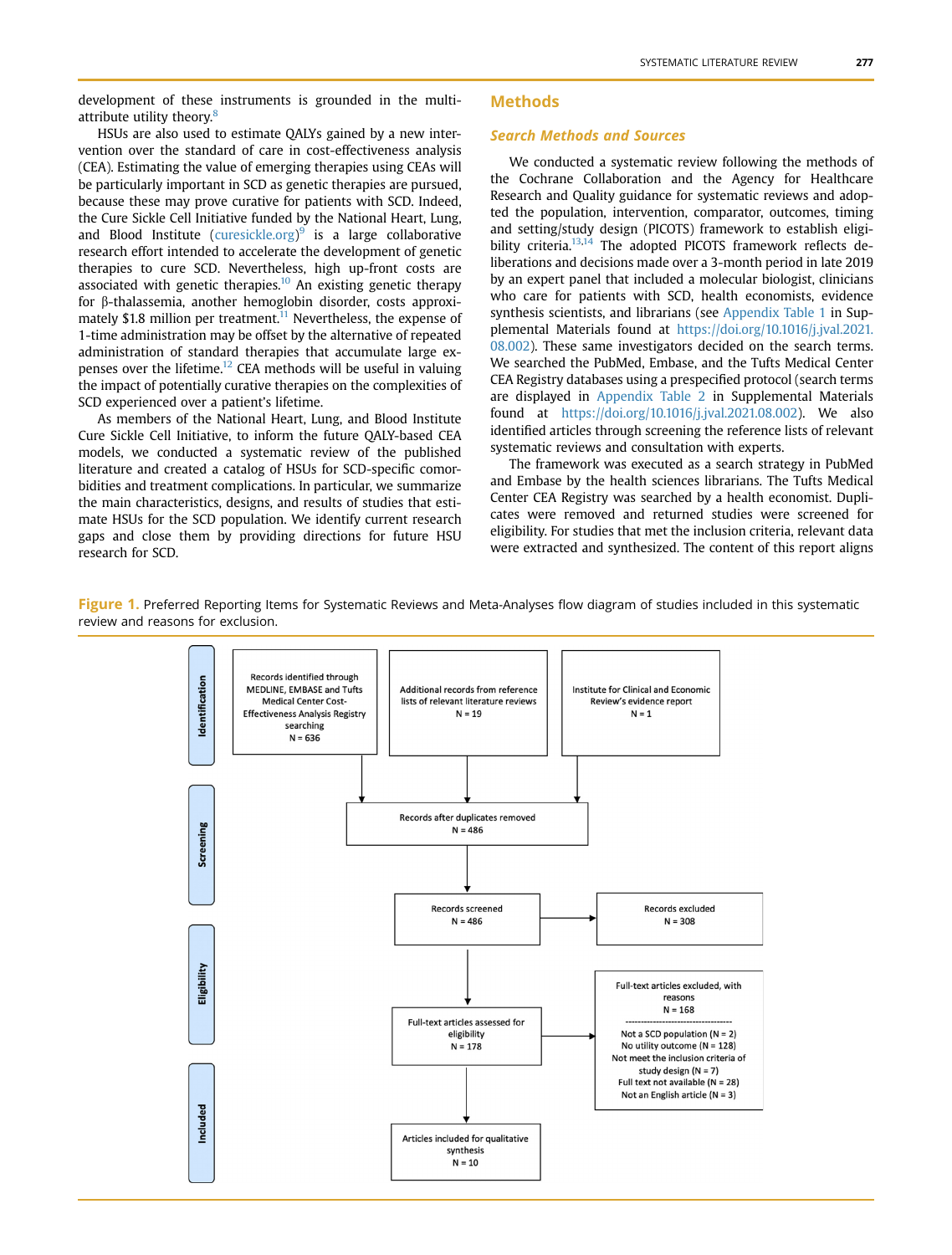### <span id="page-2-0"></span>Table 1. Main characteristics of included studies.

| Author, year                      | <b>Study category</b>              | <b>Publication type</b> | <b>Study design</b>             | <b>Region</b>          |
|-----------------------------------|------------------------------------|-------------------------|---------------------------------|------------------------|
| Anie et al $^{18}$                | Empirical HSU study                | Journal article         | Retrospective cohort            | <b>UK</b>              |
| Arnold et al <sup>19</sup>        | Empirical HSU study                | Journal article         | Retrospective cohort            | <b>USA</b>             |
| Ojelabi et al <sup>20</sup>       | Empirical HSU study                | Journal article         | Cross-sectional study           | Nigeria                |
| Payne et $al21$                   | Empirical HSU study                | Journal article         | Retrospective cohort            | <b>UK</b>              |
| Spackman et al <sup>22</sup>      | Empirical HSU study                | Journal article         | Randomized control trial        | UK                     |
| Arnold et al <sup>19</sup>        | QALY-based outcomes research study | Journal article         | Cost-effectiveness analysis     | <b>USA</b>             |
| Bradt et $al^{23}$                | QALY-based outcomes research study | White paper             | Cost-effectiveness analysis     | <b>USA</b>             |
| Cherry et $al24$                  | QALY-based outcomes research study | lournal article         | Cost-effectiveness analysis     | <b>UK</b>              |
| McLeod et $al25$                  | QALY-based outcomes research study | lournal article         | Cost-effectiveness analysis     | UK                     |
| Spackman et al <sup>22</sup>      | QALY-based outcomes research study | Journal article         | Cost-effectiveness analysis     | <b>UK</b>              |
| O'Brien and Hankins <sup>26</sup> | QALY-based outcomes research study | Journal article         | Comparative effectiveness study | No specific<br>country |
| Lubeck et $al^{27}$               | QALY-based outcomes research study | lournal article         | Simulated cohort modeling study | <b>USA</b>             |

with the Preferred Reporting Items for Systematic Reviews and Meta-Analyses Statement for reporting of systematic reviews.<sup>[15](#page-11-7)</sup>

### Eligibility Criteria

We included English language full-text articles published in peer-reviewed journals from January 2008 to September 2020. We also searched for full-text white papers and limited our search to the time frame of January 2018 to September 2020, reasoning that information provided in the older white papers would not reflect the current research findings. We excluded conference proceedings when full text was not available for assessment and quality rating. We defined and placed studies into 2 categories. We defined empirically based studies as those that used the direct elicitation methods (VAS, time trade-off, standard gamble, or discrete choice experiment) or the indirect methods of multiattribute utility instruments (eg, EQ-5D, SF-6D). We defined QALYbased outcomes research studies as those wherein QALYs were reported; from which we were called to isolate the HSUs that were incorporated. We excluded studies in which the study population was individuals with sickle cell trait. All types of interventions for patients with SCD, in any geographic setting globally, were eligible.

#### Study Selection

Records identified through the databases, found from reference lists of relevant systematic reviews, and in consultation with experts were merged. After duplicate records were removed, one reviewer (B.J.) independently screened the titles and abstracts of all references, excluded those based on the predefined criteria, and assessed the full texts of all remaining articles for eligibility. The second reviewer (D.Q.) reviewed 10% of randomly selected references. Discrepancies between reviewers' judgments were discussed and resolved through consensus.

### Data Extraction

For the empirical HSU studies, one reviewer (B.J.) extracted the main characteristics and study designs (publication type, study population, region, study design, sample size, instruments used to elicit HSUs) and HSU estimates and uncertainties. For the QALYbased outcomes studies, one reviewer (B.J.) extracted the main characteristics and designs, HSU used, and sources of the HSUs. For the HSUs that were sourced from other published studies, we also extracted the main characteristics of the source studies and instruments used. Sometimes the original HSU values in the source studies differed from those finally included in the outcomes research studies—the authors of the outcome research studies might adjust the original values to better fit their studies. We attempted to replicate and then describe the adjustment method, when possible. The second reviewer verified the extracted data.

#### Critical Appraisal

We performed a quality assessment for the empirical HSU studies using methods developed by Ara et al<sup>[16](#page-11-8)</sup> and Brazier et al<sup>[17](#page-11-9)</sup> in 2017 and 2019. These domains are measurement of variability, response rates to the instrument used, loss to follow-up, and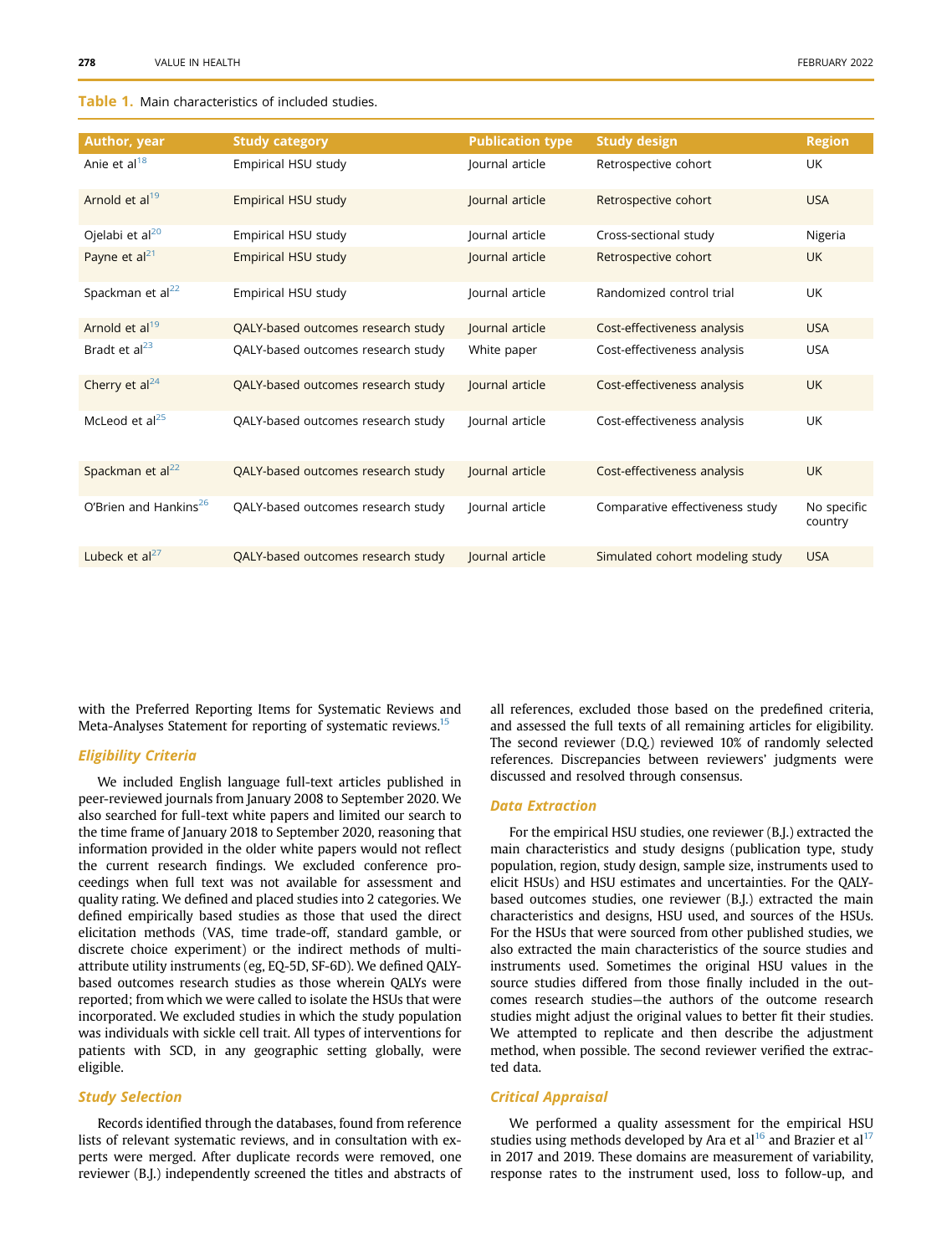#### Table 1. Continued

| <b>Population</b>                                                                           | <b>Sample size</b>                          | Instrument/method                                  | <b>Intervention type</b>                                |
|---------------------------------------------------------------------------------------------|---------------------------------------------|----------------------------------------------------|---------------------------------------------------------|
| Adults with SCD admitted to<br>hospital daycare or inpatient units                          | 510                                         | EQ-5D                                              | <b>NA</b>                                               |
| Patients with SCD                                                                           | Intervention group: 26<br>Control group: 48 | EQ-5D                                              | alloHSCT                                                |
| Adults with SCD                                                                             | 200                                         | $SF-6D$                                            | <b>NA</b>                                               |
| Patients with β-thalassemia, SCD,<br>and myelodysplastic syndromes receiving ICT            | 60                                          | $SF-6D$                                            | Intervention for SCD<br>complication                    |
| Patients with SCD undergoing elective surgery                                               | Intervention group: 18<br>Control group: 17 | EQ-5D                                              | <b>Blood transfusion</b>                                |
| Patients with SCD                                                                           | <b>NA</b>                                   | Based on literature                                | alloHSCT                                                |
| Patients with SCD                                                                           | <b>NA</b>                                   | Based on literature<br>Assumed by the authors      | Pharmaceuticals                                         |
| Patients with SCD                                                                           | <b>NA</b>                                   | Based on literature<br>Assumed by the authors      | <b>Blood transfusion</b>                                |
| Patients with $\beta$ -thalassemia<br>major or SCD undergoing<br>frequent blood transfusion | <b>NA</b>                                   | Based on literature<br>Assumed by the authors      | Intervention for SCD<br>complication                    |
| Patients with SCD undergoing<br>elective surgery                                            | <b>NA</b>                                   | Based on their own study<br>Assumed by the authors | <b>Blood transfusion</b>                                |
| Children with SCD                                                                           | <b>NA</b>                                   | Based on literature<br>Clinician opinion           | alloHSCT<br><b>Blood transfusion</b><br>Pharmaceuticals |
| Patients with SCD                                                                           | <b>NA</b>                                   | Based on literature                                | <b>NA</b>                                               |
|                                                                                             |                                             |                                                    |                                                         |

alloHSCT indicates allogeneic hematopoietic cell transplantation; HSU, health state utility; ICT, iron chelation therapy; NA, not applicable; QALY, quality-adjusted life-year; SCD, sickle cell disease; SF-6D, Short Form-6 Dimension; UK, United Kingdom; USA, United States.

handling of missing data. $16,17$  $16,17$  For the QALY-based outcome research studies, we assessed the relevance of the target population in the source studies, $16,17$  $16,17$  that is, whether the HSUs were derived from studies of individuals with SCD.

### Results

### Study Selection

The Preferred Reporting Items for Systematic Reviews and Meta-Analyses flow diagram of study selection and reasons for exclusion is presented in [Figure 1.](#page-1-0) Our search identified 636 references. A total of 19 additional studies were identified from the reference lists of the literature review, and one was identified in consultation with experts. After removing duplicate articles, we screened the titles and abstracts of the remaining 486 references and included 178 references for full-text assessment. Notably, 10 articles met our final inclusion criteria. The schematic diagram in Appendix Figure 1 in Supplemental Materials found at [https://doi.](https://doi.org/10.1016/j.jval.2021.08.002) [org/10.1016/j.jval.2021.08.002](https://doi.org/10.1016/j.jval.2021.08.002) shows how these articles were categorized–there were 5 empirical HSU studies<sup>[18-22](#page-11-10)</sup> and 7 QALY-based outcomes research studies.<sup>[19,](#page-11-11)22-27</sup>. Two articles (Arnold et al<sup>[19](#page-11-11)</sup> and Spackman et al<sup>[22](#page-11-14)</sup>) contained not only an empirical HSU study but also a QALY-based cost-utility analysis.

#### Overview of Included Studies

The main characteristics of included studies can be found in [Table 1.](#page-2-0) Of the 5 empirical HSU studies, 1 was conducted in United States,<sup>19</sup> 3 in United Kingdom,<sup>[21,](#page-11-13)[22](#page-11-14)[,24](#page-11-16)</sup> and 1 in Nigeria.<sup>[20](#page-11-12)</sup> A total of 3 were retrospective cohort studies,<sup>18,[19,](#page-11-11)[21](#page-11-13)</sup> 1 was a cross-sectional study, $20$  and 1 was a randomized control trial (RCT). $22$  A total of 3 studies used the EQ-5[D18,](#page-11-10)[19](#page-11-11),[22](#page-11-14) and 2 studies used SF-6D to elicit HSUs.[20,](#page-11-12)[21](#page-11-13) No study used direct elicitation methods.

Five of the QALY-based outcome research studies were CEAs; 2 of the CEAs were set in the United States, $19,23$  $19,23$  and 3 were in the United Kingdom[.22](#page-11-14)[,24](#page-11-16),[25](#page-11-17) Moreover, 2 focused on blood transfusion, $22,24$  $22,24$  1 focused on alloHSCT,<sup>19</sup> 1 focused on pharmaceuticals[,23](#page-11-15) and 1 focused on interventions for SCD treatment complications[.25](#page-11-17) We also found 1 study that compared the effectiveness of SCD interventions that did not specify the region $^{26}$  $^{26}$  $^{26}$  and 1 simulation modeling study that projected outcomes for United States-based cohorts with and without  $SCD<sup>27</sup>$ 

The resulting catalog of HSUs comprised 3 categories: HSUs for SCD without specifying complications (general SCD) [\(Table 2](#page-4-0)), HSUs for specific SCD complications [\(Table 3](#page-5-0)), and HSUs tied to SCD treatments ([Table 4](#page-7-0)). The main characteristics of source studies for the HSUs used in the QALY-based outcome research studies are presented in Appendix Table 3 in Supplemental Materials found at [https://doi.org/10.1016/j.jval.2021.08.002.](https://doi.org/10.1016/j.jval.2021.08.002)

### General SCD

One empirical HSU study $^{20}$  and 3 QALY-based outcomes research studies reported HSUs for the general SCD without specifying complications.<sup>[23](#page-11-15),[24,](#page-11-16)[27](#page-11-19)</sup> Utilities range from 0.64 (general female patients) to 0.887 (patients without pain). The empirical study provided HSUs stratified by sex and utility decrements associated with each 1-year increase in age. $20$  The 3 outcome research studies include HSUs for patients without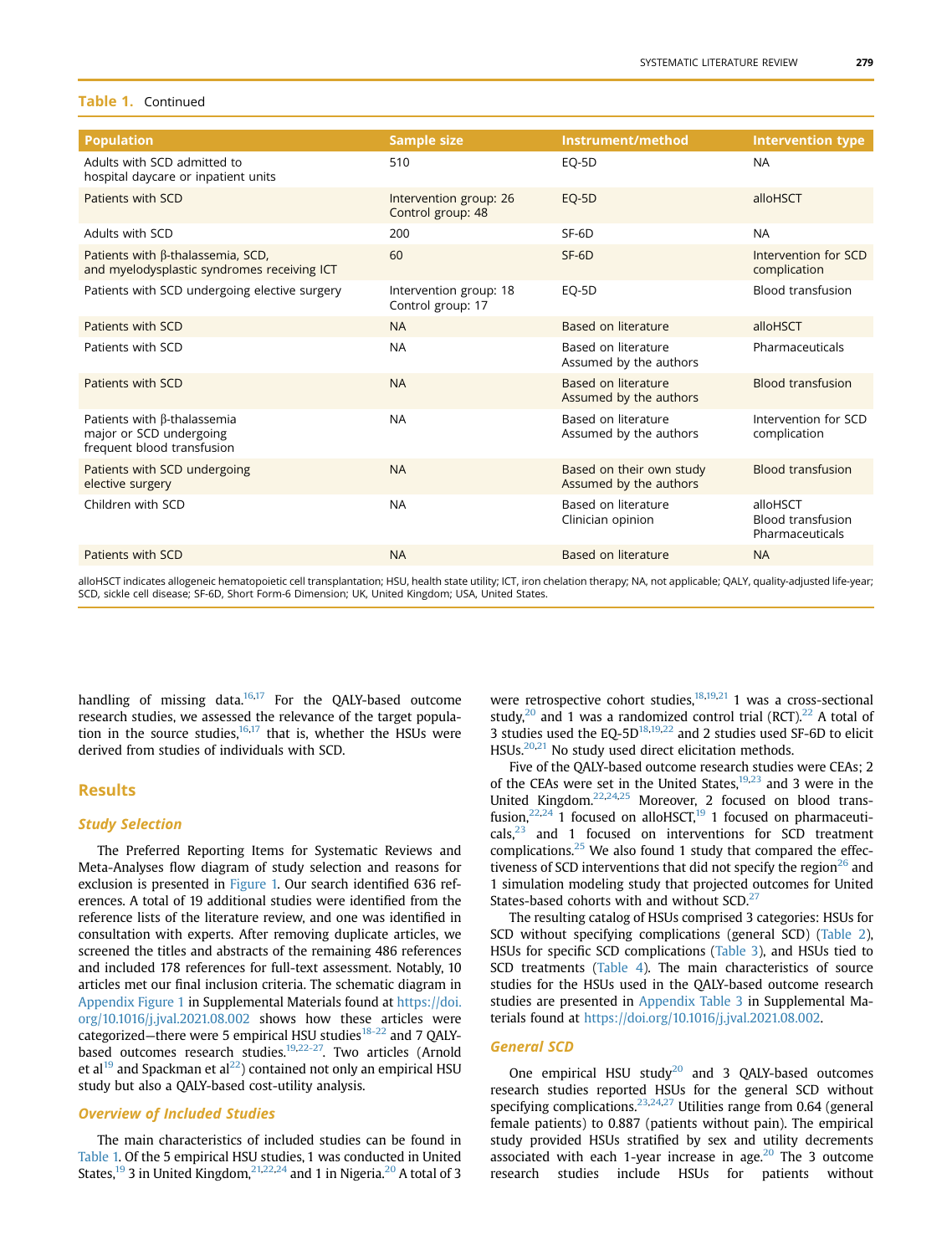complications, $23$  for patients with transcranial Doppler velocity of  $\langle 200 \, \text{cm/s},^{24}$  and for patients without pain and patients on average, $^{27}$  $^{27}$  $^{27}$  respectively. Notably, 2 of the outcome research studies calculated the HSUs based on the algorithm from study of Anie et al<sup>[18](#page-11-10)</sup> that mapped the VAS pain scores to utilities.<sup>[23](#page-11-15),[27](#page-11-19)</sup> Only one of the outcome research studies included HSUs separately for adults and for children and adolescents. $27$ 

#### SCD Complications

### Pain

Two empirical HSU studies<sup>18,[20](#page-11-12)</sup> and 3 QALY-based outcome research studies $23,24,27$  $23,24,27$  $23,24,27$  $23,24,27$  reported HSUs associated with pain. The mean HSU ranged from 0.27 (severe pain) to 0.75 (1 week after discharging from hospital). One empirical study assessed HSUs in patients at admission for acute pain, at discharge, and at 1-week follow-up. $^{24}$  $^{24}$  $^{24}$  The other empirical study estimated a utility decrement for an increase in frequency of pain.<sup>20</sup>

Of the 3 QALY-based outcomes research studies, one applied the same utility values from the first empirical study, $23$  one included a utility decrement for pain crises without specifying severity, $24$  and the third used the aforementioned mapping algorithm from Anie et  $a1^{18}$  and calculated HSUs associated with minor, moderate, and severe pain for adults and for children and adolescents, respectively.<sup>27</sup>

#### Stroke

Two QALY-based outcomes research studies included HSUs associated with stroke. $23,24$  $23,24$  $23,24$  The utility decrement ranged from 0.162 (minor stroke) to 0.565 (major stroke). Both studies included utilities for different severity levels. One study specified HSUs for minor and major stroke, $^{23}$  $^{23}$  $^{23}$  and the other reported utilities for mild,

moderate, and severe states after stroke.<sup>24</sup> We also found a second outcome research study that used a utility decrement for prestroke patients with transcranial Doppler scan of  $>$ 200 cm/s.<sup>24</sup>

### Cardiovascular conditions

One QALY-based outcome research study included utility decrements for pulmonary hypertension and for myocardial infarction and heart failure. $2$ 

#### Acute chest syndrome

Two QALY-based outcomes research studies provided utility decrements for acute chest syndrome. $23,24$  $23,24$  The utility values ranged from 0.06 (over 3 months) to 0.13.

#### Kidney conditions

One QALY-based outcomes research study provided reported a utility decrement of 0.14 for nephropathy, acute kidney injury, or renal infarction.<sup>[23](#page-11-15)</sup>

#### Mental health conditions

One empirical HSU study $20$  and 1 QALY-based outcomes research study<sup>[23](#page-11-15)</sup> provided HSUs for mental health conditions. The empirical study estimated utility decrements for anxiety and depression. $20$  The outcomes research study included a utility decrement because of neurocognitive impairment. $^{23}$  $^{23}$  $^{23}$ 

### Other complications

One empirical study reported a utility decrement for an increase in the number of any comorbidities. $20$  We also found 1 QALY-based outcome research study that included utility decrements because of fatigue and opioid tolerance/dependence $^{23}$  $^{23}$  $^{23}$  and

### <span id="page-4-0"></span>Table 2. HSUs associated with general SCD.

| Author, year                           | <b>Study population,</b><br>region | Instrument/method                                                                                            | <b>Health states</b>            | <b>Utility values</b>                                                                                                                                                                                                                             |  |
|----------------------------------------|------------------------------------|--------------------------------------------------------------------------------------------------------------|---------------------------------|---------------------------------------------------------------------------------------------------------------------------------------------------------------------------------------------------------------------------------------------------|--|
| Empirical HSU study                    |                                    |                                                                                                              |                                 |                                                                                                                                                                                                                                                   |  |
| Ojelabi et al $^{20}$                  | Adults with SCD, Nigeria           | $SF-6D$                                                                                                      | SCD in general                  | Utility for SCD in general:<br>$0.65$ (SD $0.12$ )<br>Utility for SCD in general for<br>males: 0.66 (SD 0.11)<br>Utility for SCD in general for<br>females: 0.64 (SD 0.12)<br>Utility decrement because<br>of one year older: 0.023<br>(SE 0.014) |  |
| QALY-based cost-effectiveness analysis |                                    |                                                                                                              |                                 |                                                                                                                                                                                                                                                   |  |
| Bradt et $al23$                        | Patients with SCD, USA             | Based on the algorithm<br>reported by Anie et al, <sup>18</sup><br>which mapped VAS pain<br>score to utility | SCD without complication        | Utility for SCD without<br>complication: 0.80                                                                                                                                                                                                     |  |
| Cherry et al <sup>24</sup>             | Patients with SCD, UK              | Based on literature                                                                                          | SCD with normal TCD<br>velocity | Utility for SCD with blood<br>velocity of <200 cm/s: 0.22<br>(per 3 months)                                                                                                                                                                       |  |
| QALY-based simulation modeling study   |                                    |                                                                                                              |                                 |                                                                                                                                                                                                                                                   |  |
| Lubeck et $al^{27}$                    | Patients with SCD, USA             | Based on the algorithm<br>reported by Anie et al, <sup>18</sup><br>which mapped VAS pain<br>score to utility | SCD in general                  | Utility for SCD with no pain:<br>0.887<br>Utility for adult with SCD in<br>general: 0.695<br>Utility for children or<br>adolescents with SCD in<br>general: 0.692                                                                                 |  |

HSU indicates health state utility; QALY, quality-adjusted life-year; SCD, sickle cell disease; SE, standard error; SF-6D, Short Form-6 Dimension; TCD, transcranial Doppler; UK, United Kingdom; USA, United States; VAS, visual analog scale.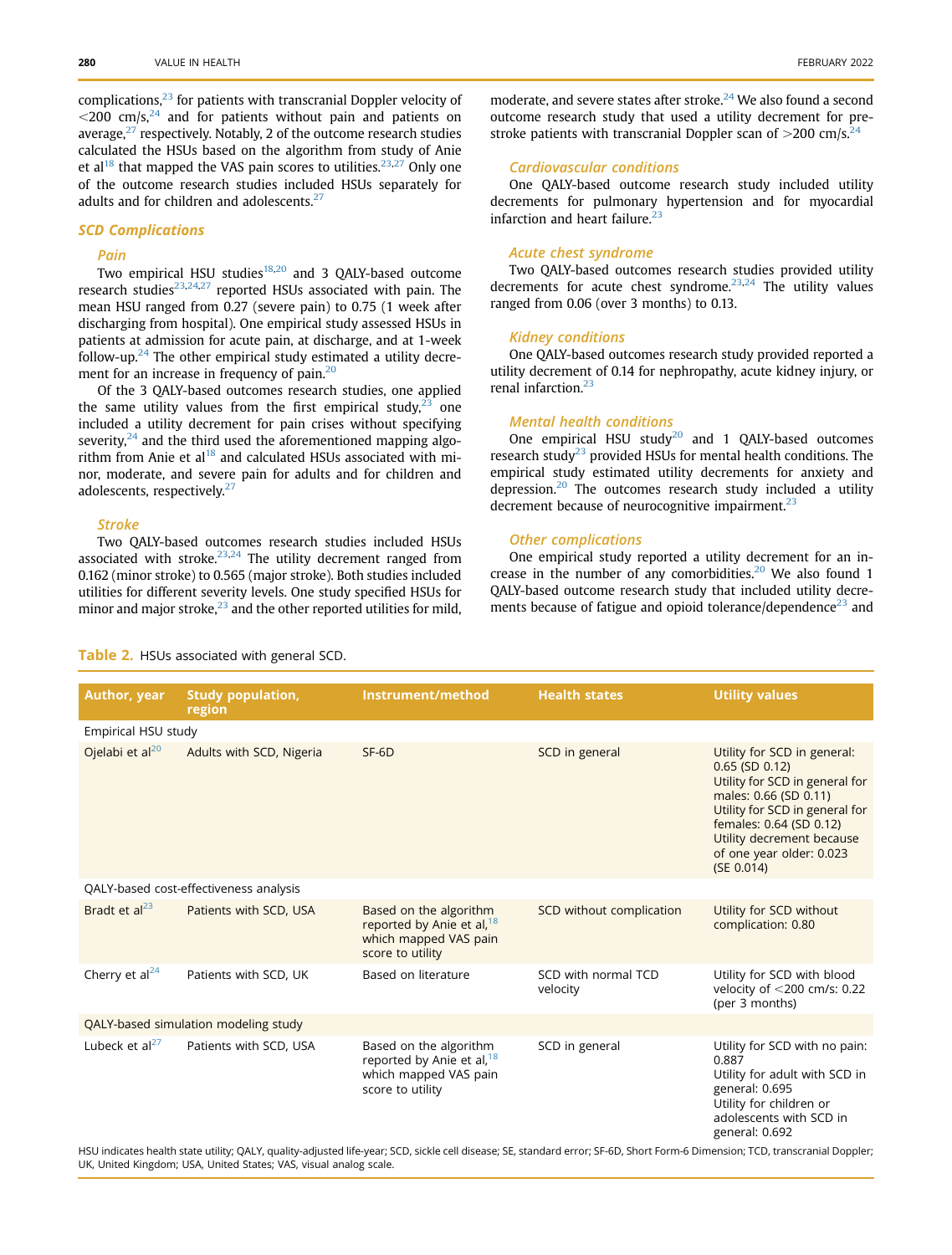# <span id="page-5-0"></span>Table 3. HSUs associated with complications of SCD.

| <b>Health states</b><br><b>Utility values</b><br>Author, year<br><b>Population, region</b><br>Instrument/method<br>Pain: empirical HSU study<br>Anie et al <sup>18</sup><br>Adults with SCD<br>Pain<br>EQ-5D<br>Utility at admission for<br>admitted to hospital<br>acute pain: 0.39 (SD<br>daycare or inpatient<br>0.40<br>Utility at discharge: 0.65<br>units, UK<br>(SD 0.29)<br>Utility at 1-week follow-<br>up: 0.75 (SD 0.26)<br>Ojelabi et al <sup>20</sup><br>Adults with SCD, Nigeria<br>SF-6D<br>Pain<br>Utility decrement for an<br>increase in frequency of<br>pain: 0.027 (SD 0.007)<br>Pain: QALY-based cost-effectiveness analysis<br>Bradt et al <sup>23</sup><br>Patients with SCD, USA<br>Based on literature<br>Pain<br>Utility decrement for<br>acute pain crisis<br>(admission): 0.36<br>Utility decrement for<br>acute pain crisis<br>(discharge): 0.1<br>Utility decrement for 2-<br>week pain crisis: 0.23<br>Cherry et al <sup>24</sup><br>Patients with SCD, UK<br>Assumed by the authors<br>Pain<br>Utility decrement for<br>pain crisis: 0.02 (per 3-<br>month)<br>Pain: QALY-based simulation modeling study<br>Lubeck et $al27$<br>Patients with SCD, USA<br>Based on the algorithm<br>Pain<br>Utility for adults with |  |  |  |  |  |  |
|------------------------------------------------------------------------------------------------------------------------------------------------------------------------------------------------------------------------------------------------------------------------------------------------------------------------------------------------------------------------------------------------------------------------------------------------------------------------------------------------------------------------------------------------------------------------------------------------------------------------------------------------------------------------------------------------------------------------------------------------------------------------------------------------------------------------------------------------------------------------------------------------------------------------------------------------------------------------------------------------------------------------------------------------------------------------------------------------------------------------------------------------------------------------------------------------------------------------------------------------------|--|--|--|--|--|--|
|                                                                                                                                                                                                                                                                                                                                                                                                                                                                                                                                                                                                                                                                                                                                                                                                                                                                                                                                                                                                                                                                                                                                                                                                                                                      |  |  |  |  |  |  |
|                                                                                                                                                                                                                                                                                                                                                                                                                                                                                                                                                                                                                                                                                                                                                                                                                                                                                                                                                                                                                                                                                                                                                                                                                                                      |  |  |  |  |  |  |
|                                                                                                                                                                                                                                                                                                                                                                                                                                                                                                                                                                                                                                                                                                                                                                                                                                                                                                                                                                                                                                                                                                                                                                                                                                                      |  |  |  |  |  |  |
|                                                                                                                                                                                                                                                                                                                                                                                                                                                                                                                                                                                                                                                                                                                                                                                                                                                                                                                                                                                                                                                                                                                                                                                                                                                      |  |  |  |  |  |  |
|                                                                                                                                                                                                                                                                                                                                                                                                                                                                                                                                                                                                                                                                                                                                                                                                                                                                                                                                                                                                                                                                                                                                                                                                                                                      |  |  |  |  |  |  |
|                                                                                                                                                                                                                                                                                                                                                                                                                                                                                                                                                                                                                                                                                                                                                                                                                                                                                                                                                                                                                                                                                                                                                                                                                                                      |  |  |  |  |  |  |
|                                                                                                                                                                                                                                                                                                                                                                                                                                                                                                                                                                                                                                                                                                                                                                                                                                                                                                                                                                                                                                                                                                                                                                                                                                                      |  |  |  |  |  |  |
| reported<br>severe pain: 0.437<br>by Anie et al, <sup>18</sup> which<br>Utility for adults with<br>mapped VAS<br>moderate pain: 0.492<br>Utility for adults with<br>pain score to utility<br>mild pain: 0.557<br>Utility for children or<br>adolescents with severe<br>pain: 0.270<br>Utility for children or<br>adolescents with<br>moderate pain: 0.474<br>Utility for children or<br>adolescents with mild<br>pain: 0.703                                                                                                                                                                                                                                                                                                                                                                                                                                                                                                                                                                                                                                                                                                                                                                                                                         |  |  |  |  |  |  |
| Stroke: QALY-based cost-effectiveness analysis                                                                                                                                                                                                                                                                                                                                                                                                                                                                                                                                                                                                                                                                                                                                                                                                                                                                                                                                                                                                                                                                                                                                                                                                       |  |  |  |  |  |  |
| Bradt et al <sup>23</sup><br>Patients with SCD, USA<br>Based on literature<br><b>Stroke</b><br>Utility decrement for<br>minor stroke: 0.16<br>Utility decrement for<br>major stroke: 0.57<br>Utility decrement for<br>poststroke on average:<br>0.30                                                                                                                                                                                                                                                                                                                                                                                                                                                                                                                                                                                                                                                                                                                                                                                                                                                                                                                                                                                                 |  |  |  |  |  |  |
| Cherry et $al24$<br>Patients with SCD, UK<br>Assumed by the authors<br>Stroke<br>Utility decrement for<br>mild state post first/<br>second/third stroke:<br>0.03 (per 3-month)<br>Utility decrement for<br>moderate state post<br>first/second/third<br>stroke: 0.08 (per 3-<br>month)<br>Utility decrement for<br>severe state post first/<br>second/third stroke:<br>0.13 (per 3-month)                                                                                                                                                                                                                                                                                                                                                                                                                                                                                                                                                                                                                                                                                                                                                                                                                                                            |  |  |  |  |  |  |
| $TCD > 200$ cm/s<br>Utility decrement: 0.03<br>continued on next page                                                                                                                                                                                                                                                                                                                                                                                                                                                                                                                                                                                                                                                                                                                                                                                                                                                                                                                                                                                                                                                                                                                                                                                |  |  |  |  |  |  |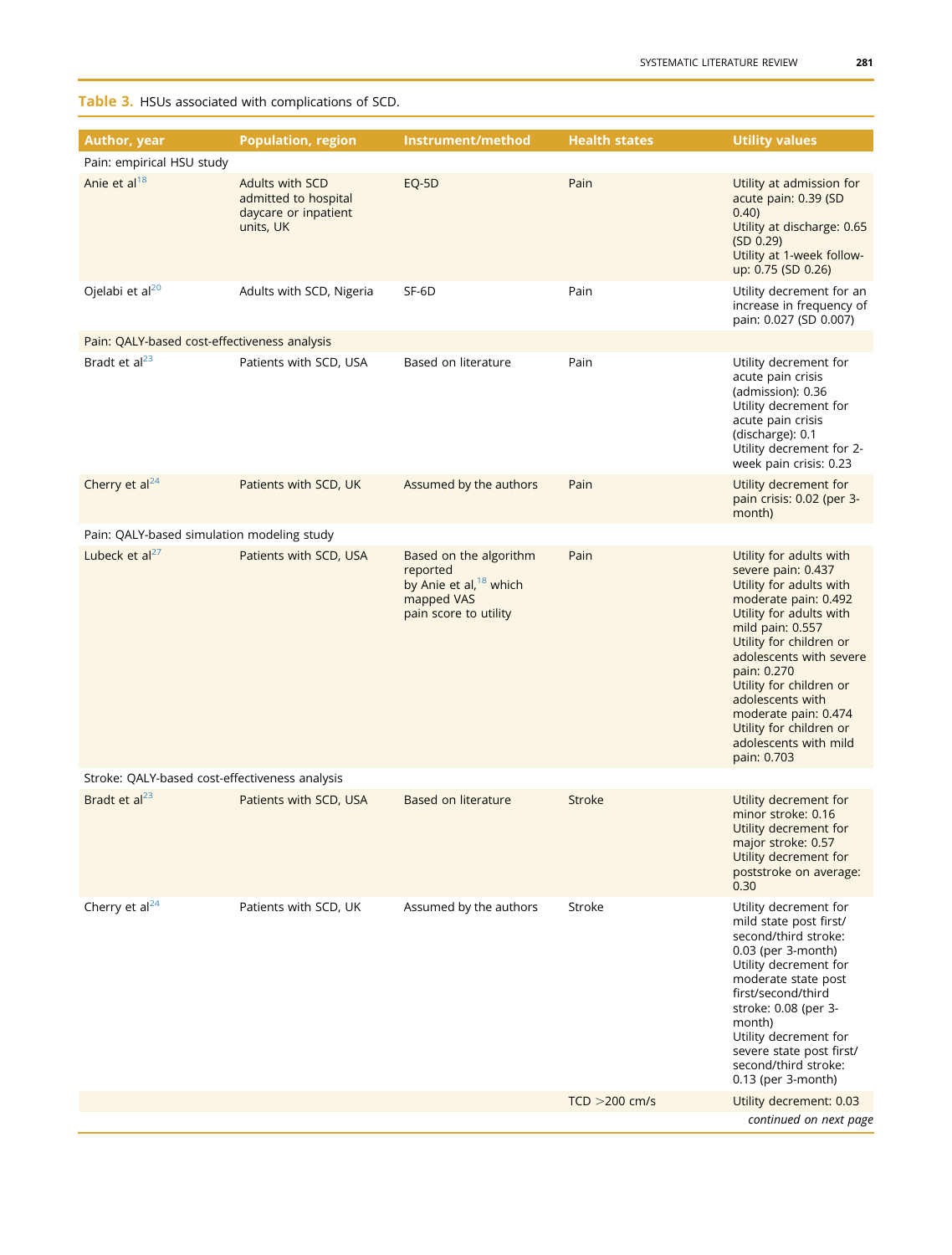## Table 3. Continued

| Author, year                                                    | <b>Population, region</b>                                                                                                                                                  | Instrument/method                        | <b>Health states</b>            | <b>Utility values</b>                                                                                                    |  |  |
|-----------------------------------------------------------------|----------------------------------------------------------------------------------------------------------------------------------------------------------------------------|------------------------------------------|---------------------------------|--------------------------------------------------------------------------------------------------------------------------|--|--|
|                                                                 | Cardiovascular conditions: QALY-based cost-effectiveness analysis                                                                                                          |                                          |                                 |                                                                                                                          |  |  |
| Bradt et al <sup>23</sup>                                       | Patients with SCD, USA                                                                                                                                                     | Assumed by the authors                   | Pulmonary<br>hypertension       | Utility decrement: 0.12                                                                                                  |  |  |
|                                                                 |                                                                                                                                                                            | Based on literature                      | Myocardial infarction           | Utility decrement for<br>myocardial infarction:<br>0.13                                                                  |  |  |
|                                                                 |                                                                                                                                                                            | Based on literature                      | Heart failure                   | Utility decrement for<br>heart failure: 0.12                                                                             |  |  |
|                                                                 | Acute chest syndrome: QALY-based cost-effectiveness analysis                                                                                                               |                                          |                                 |                                                                                                                          |  |  |
| Bradt et al <sup>23</sup>                                       | Patients with SCD, USA                                                                                                                                                     | Based on literature                      | Acute chest syndrome            | Utility decrement for<br>acute chest syndrome:<br>0.13                                                                   |  |  |
| Cherry et al <sup>24</sup>                                      | Patients with SCD, UK                                                                                                                                                      | Assumed by the authors                   | Acute chest syndrome            | Utility decrement for<br>acute chest syndrome:<br>0.06 (per 3-month)                                                     |  |  |
|                                                                 | Kidney conditions: QALY-based cost-effectiveness analysis                                                                                                                  |                                          |                                 |                                                                                                                          |  |  |
| Bradt et al <sup>23</sup>                                       | Patients with SCD, USA                                                                                                                                                     | Based on literature                      | AKI/Renal infarction            | Utility decrement for<br>AKI/renal infarction:<br>0.14                                                                   |  |  |
|                                                                 | Patients with SCD, USA                                                                                                                                                     | Based on literature                      | Nephropathy/CKD                 | Utility decrement for<br>nephropathy/CKD: 0.14                                                                           |  |  |
| Mental health conditions: empirical HSU study                   |                                                                                                                                                                            |                                          |                                 |                                                                                                                          |  |  |
| Ojelabi et al $^{20}$                                           | Adults with SCD, Nigeria                                                                                                                                                   | SF-6D                                    | Anxiety                         | Utility decrement for<br>anxiety: 0.029 (SD 0.014)                                                                       |  |  |
|                                                                 |                                                                                                                                                                            |                                          | Depression                      | Utility decrement for<br>depression: 0.037<br>(SD 0.014)                                                                 |  |  |
|                                                                 | Mental health conditions: QALY-based cost-effectiveness analysis                                                                                                           |                                          |                                 |                                                                                                                          |  |  |
| Bradt et al $^{23}$                                             | Patients with SCD, USA                                                                                                                                                     | Based on literature                      | Neurocognitive<br>impairment    | Utility decrement for<br>neurocognitive<br>impairment: 0.05                                                              |  |  |
| Other complications: empirical HSU study                        |                                                                                                                                                                            |                                          |                                 |                                                                                                                          |  |  |
| Ojelabi et al <sup>20</sup>                                     | Adults with SCD, Nigeria                                                                                                                                                   | SF-6D                                    | General complications           | Utility decrement for an<br>increase in number of<br>complications: 0.05<br>(SD: 0.013)                                  |  |  |
| Other complications: QALY-based cost-effectiveness analysis     |                                                                                                                                                                            |                                          |                                 |                                                                                                                          |  |  |
| Bradt et al <sup>23</sup>                                       | Patients with SCD, USA                                                                                                                                                     | Based on literature                      | Opioid tolerance/<br>dependence | Utility decrement for<br>opioid tolerance/<br>dependence: 0.07                                                           |  |  |
|                                                                 |                                                                                                                                                                            | Based on literature                      | Fatigue                         | Utility decrement for<br>fatigue: 0.12                                                                                   |  |  |
| Other complications: QALY-based comparative effectiveness study |                                                                                                                                                                            |                                          |                                 |                                                                                                                          |  |  |
| O'Brien and Hankins <sup>26</sup>                               | Children with SCD<br>No specific country                                                                                                                                   | Clinician opinion<br>Based on literature | <b>VOC</b>                      | Utility for patients with<br>severe SCD because of<br>recurrent VOC receiving<br>no treatment: 0.70<br>(range 0.50-0.90) |  |  |
|                                                                 | AKI indicates acute kidney injury; CKD, chronic kidney disease; HSU, health state utility; QALY, quality-adjusted life-year; SCD, sickle cell disease; SF-6D, Short Form-6 |                                          |                                 |                                                                                                                          |  |  |

Dimension; TCD, transcranial Doppler; UK, United Kingdom; USA, United States; VAS, visual analog scale; VOC, vaso-occlusive crisis.

another study that used an HSU for patients with severe SCD because of recurrent vaso-occlusive crisis.<sup>[26](#page-11-18)</sup>

### SCD Treatments and Treatment Complications

#### **AlloHSCT**

One empirical HSU study $^{19}$  and 2 QALY-based outcomes research studies<sup>[19](#page-11-11),[26](#page-11-18)</sup> reported HSUs for patients who received alloHSCT; these ranged from 0.55 (post-alloHSCT patients with graft failure) to 0.95 (post-alloHSCT patients without graft failure). The empirical study assessed HSUs at a mean of 6 years after alloHSCT.[19](#page-11-11) One of the outcomes-based research studies included HSUs over the first post-alloHSCT year,<sup>[19](#page-11-11)</sup> and the other included HSUs for patients with and without graft failure or with chronic GVHD over the 5-year post-alloHSCT period. $26$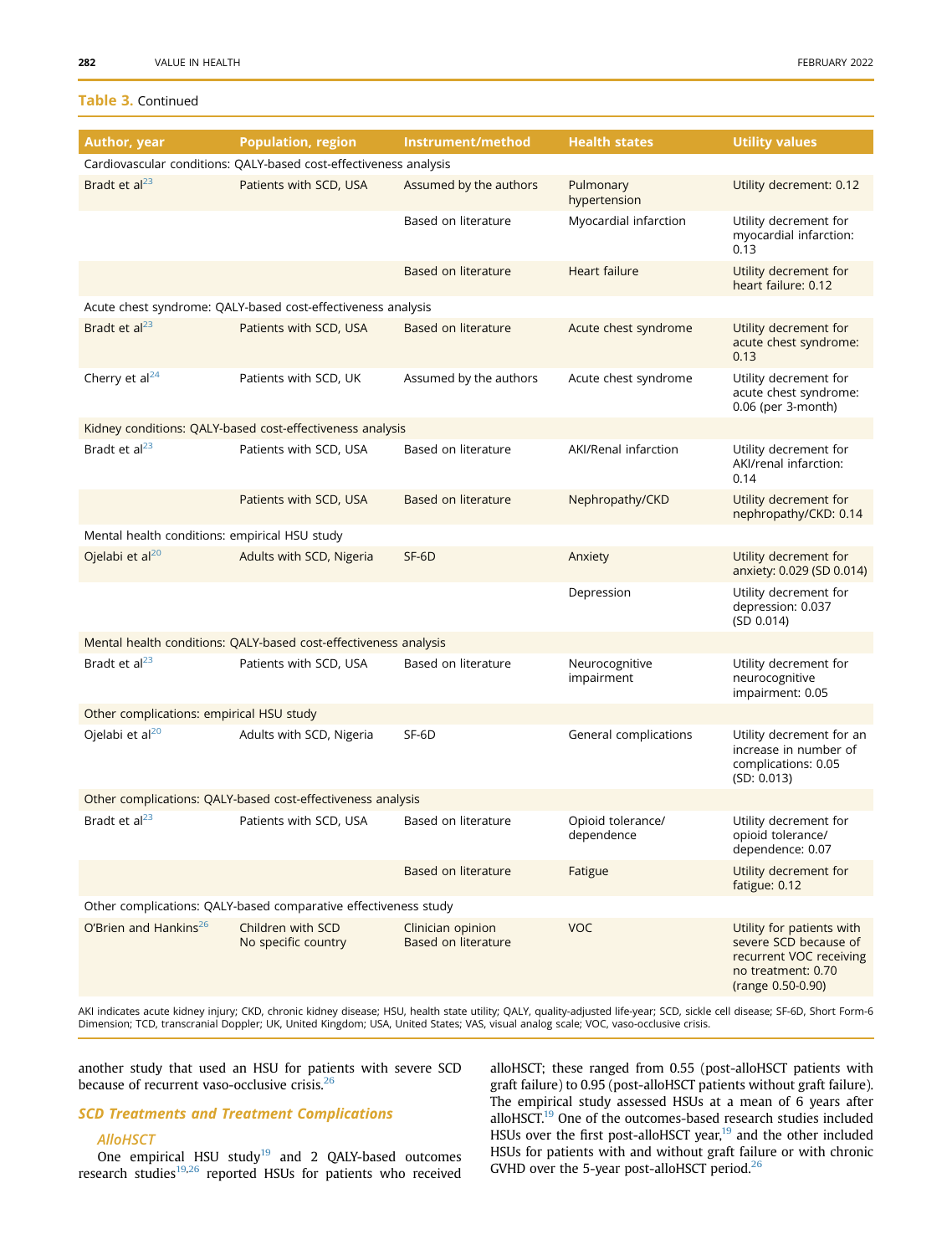<span id="page-7-0"></span>Table 4. HSUs associated with treatments for SCD.

| Author, year                                              | <b>Population, region</b>                                                                                      | Instrument/method                        | <b>Treatment</b>                 | <b>Utility values</b>                                                                                                                                                                                                                                                                                                |  |  |
|-----------------------------------------------------------|----------------------------------------------------------------------------------------------------------------|------------------------------------------|----------------------------------|----------------------------------------------------------------------------------------------------------------------------------------------------------------------------------------------------------------------------------------------------------------------------------------------------------------------|--|--|
| alloHSCT: empirical HSU study                             |                                                                                                                |                                          |                                  |                                                                                                                                                                                                                                                                                                                      |  |  |
| Arnold et al <sup>19</sup>                                | Patients with SCD, USA                                                                                         | EQ-5D                                    | alloHSCT                         | Utility for post-alloHSCT<br>patients (6 y post-alloHSCT):<br>0.87<br>Utility for patients with<br>documented HLA typing or<br>alloHSCT consultation (or<br>with both) but without<br>alloHSCT: 0.91                                                                                                                 |  |  |
|                                                           | alloHSCT: QALY-based cost-effectiveness analysis                                                               |                                          |                                  |                                                                                                                                                                                                                                                                                                                      |  |  |
| Arnold et al <sup>19</sup>                                | Patients with SCD, USA                                                                                         | Based on literature                      | alloHSCT                         | Utility at days $+45$ post-<br>alloHSCT: 0.71<br>Utility at days $+90$ post-<br>alloHSCT: 0.75<br>Utility at days $+180$ post-<br>alloHSCT: 0.79<br>Utility at days $+365$ post-<br>alloHSCT: 0.84                                                                                                                   |  |  |
|                                                           | alloHSCT: QALY-based comparative effectiveness study                                                           |                                          |                                  |                                                                                                                                                                                                                                                                                                                      |  |  |
| O'Brien and Hankins <sup>26</sup>                         | Children with SCD<br>No specific country                                                                       | Clinician opinion<br>Based on literature | alloHSCT                         | Utility for post-alloHSCT<br>patients with graft failure:<br>0.55 (range 0.35-0.75)<br>Utility for post-alloHSCT<br>patient with chronic GVHD<br>and with no graft failure:<br>0.65 (range 0.45-0.85)<br>Utility for post-alloHSCT<br>patient with no graft failure<br>and no chronic GVHD: 0.95<br>(range 0.75-1.0) |  |  |
| Blood transfusion: empirical HSU study                    |                                                                                                                |                                          |                                  |                                                                                                                                                                                                                                                                                                                      |  |  |
| Payne et $al21$                                           | Patients with $\beta$ -thalassemia, SF-6D<br>SCD, and myelodysplastic<br>syndromes receiving ICT,<br><b>UK</b> |                                          | Chronic blood transfusion<br>ICT | Utility: 0.66 (range<br>$0.37 - 0.95$                                                                                                                                                                                                                                                                                |  |  |
| Spackman et al <sup>22</sup>                              | Patients with SCD<br>undergoing elective<br>surgery, UK                                                        | EQ-5D                                    | Preoperative transfusion         | Utility for patients who<br>received no preoperative<br>transfusion<br>At baseline: 0.793 (SD<br>0.298<br>At follow-up: 0.864 (SD<br>0.190)<br>Utility for patients who<br>received preoperative<br>transfusion<br>At baseline: 0.760 (SD<br>0.236)<br>At follow-up: 0.854 (SD<br>0.166                              |  |  |
| Blood transfusion: QALY-based cost-effectiveness analysis |                                                                                                                |                                          |                                  |                                                                                                                                                                                                                                                                                                                      |  |  |
| Cherry et $al24$                                          | Patients with SCD, UK                                                                                          | Assumed by the authors                   | Chronic transfusion<br>ICT       | Utility decrement for<br>prestroke patients on<br>simple, exchange or<br>combined transfusion: 0.02<br>(per 3 months)<br>Utility decrement for<br>patients on injection<br>chelation: 0.04 (per 3<br>months)<br>Utility gain for patients on<br>oral chelation: 0.03 (per 3<br>months)<br>continued on next page     |  |  |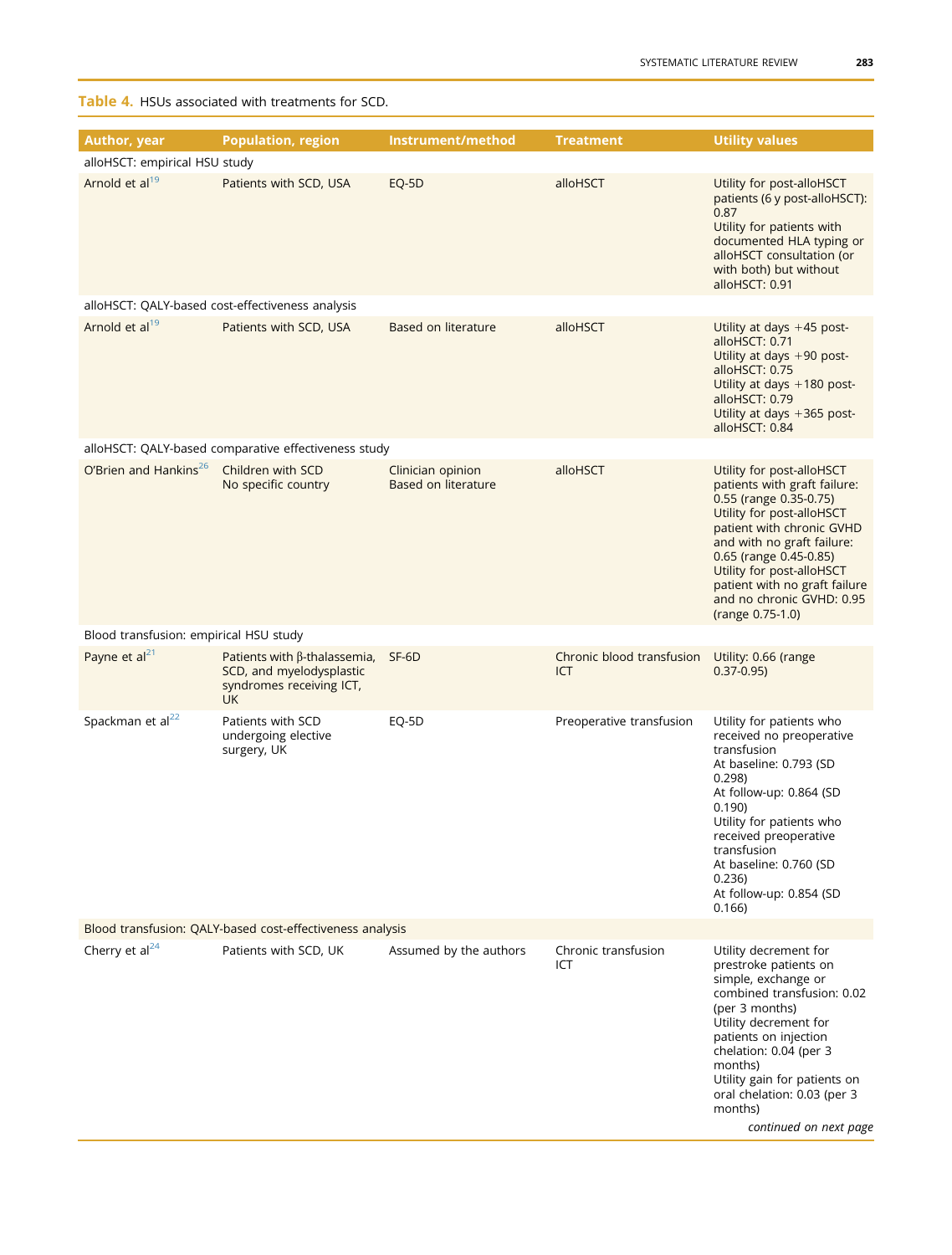### Table 4. Continued

| <b>Author, year</b>                                                                                                                                                                                                                                                                                                             | <b>Population, region</b>                                                                                 | Instrument/method                                                   | <b>Treatment</b>                 | <b>Utility values</b>                                                                                                                                                                                                                                                                                                                                                                                                                                                                                                                   |  |  |
|---------------------------------------------------------------------------------------------------------------------------------------------------------------------------------------------------------------------------------------------------------------------------------------------------------------------------------|-----------------------------------------------------------------------------------------------------------|---------------------------------------------------------------------|----------------------------------|-----------------------------------------------------------------------------------------------------------------------------------------------------------------------------------------------------------------------------------------------------------------------------------------------------------------------------------------------------------------------------------------------------------------------------------------------------------------------------------------------------------------------------------------|--|--|
| McLeod et al <sup>25</sup>                                                                                                                                                                                                                                                                                                      | Patients with $\beta$ -thalassemia<br>major or SCD undergoing<br>frequent blood transfusion,<br><b>UK</b> | Assumed by the authors                                              | Chronic blood transfusion<br>ICT | Mean utility for<br>deferoxamine/<br>desferrioxamine<br>administered via a balloon<br>infuser: 0.70<br>Mean utility for patients<br>receiving deferiprone: 0.76                                                                                                                                                                                                                                                                                                                                                                         |  |  |
| Spackman et al <sup>22</sup>                                                                                                                                                                                                                                                                                                    | Patients with SCD<br>undergoing elective<br>surgery, UK                                                   | Derived from their own<br>empirical study<br>Assumed by the authors | Preoperative transfusion         | Same values from their<br>own empirical study (see<br>above)<br>Utility decrement for<br>transfusion complication<br>(eg, hepatitis B, HIV,<br>hemolytic transfusion<br>reaction, posttransfusion<br>purpura, variant<br>Creutzfeldt-Jakob disease,<br>hepatitis A, or malaria): 0.05                                                                                                                                                                                                                                                   |  |  |
| Blood transfusion: QALY-based comparative effectiveness study                                                                                                                                                                                                                                                                   |                                                                                                           |                                                                     |                                  |                                                                                                                                                                                                                                                                                                                                                                                                                                                                                                                                         |  |  |
| O'Brien and Hankins <sup>26</sup>                                                                                                                                                                                                                                                                                               | Children with SCD<br>No specific country                                                                  | Clinician opinion<br>Based on literature                            | Chronic blood transfusion        | Utility for patients on<br>chronic transfusion with<br>severe disease and iron<br>overload: 0.55 (range<br>$0.35 - 0.75$<br>Utility for patients on<br>chronic transfusion with no<br>severe disease and with<br>iron overload: 0.75 (range<br>$0.55 - 0.95$<br>Utility for patients on<br>chronic transfusion with<br>severe disease and with no<br>iron overload: 0.60 (range<br>$0.40 - 0.80$<br>Utility for patients on<br>chronic transfusion with no<br>severe disease and with no<br>iron overload: 0.80 (range<br>$0.60 - 1.00$ |  |  |
| Pharmaceuticals                                                                                                                                                                                                                                                                                                                 |                                                                                                           |                                                                     |                                  |                                                                                                                                                                                                                                                                                                                                                                                                                                                                                                                                         |  |  |
| O'Brien and Hankins <sup>26</sup>                                                                                                                                                                                                                                                                                               | Children with SCD<br>No specific country                                                                  | Clinician opinion<br>Based on literature                            | Hydroxyurea                      | Utility for patients on<br>hydroxyurea with severe<br>disease: 0.65 (range<br>$0.45 - 0.85$<br>Utility for patients on<br>hydroxyurea with no severe<br>disease: 0.85 (range<br>$0.65 - 1.00$                                                                                                                                                                                                                                                                                                                                           |  |  |
| alloHSCT indicates allogeneic hematopoietic cell transplantation; GVHD, graft-versus-host disease; HIV, human immunodeficiency virus; HLA, human leukocyte antigen;<br>HSU, health state utility; ICT, iron chelation therapy; SCD, sickle cell disease; SF-6D, Short Form-6 Dimension; UK, United Kingdom; USA, United States. |                                                                                                           |                                                                     |                                  |                                                                                                                                                                                                                                                                                                                                                                                                                                                                                                                                         |  |  |

Two empirical HSU studies $21,22$  $21,22$  and 4 QALY-based outcome research studies $22,24,25$  $22,24,25$  $22,24,25$  reported HSUs in patients receiving transfusions. The mean HSU value for the empirical studies ranged from 0.55 to 0.854. The 0.55 was reported in the empirical study that measured HSUs for patients who were receiving chronic transfusion and also receiving iron chelation therapy.<sup>2</sup> The 0.854 was reported in an RCT that investigated whether preoperative transfusion decreases the risk of perioperative complications in patients with SCD undergoing low- or medium-risk surgery.<sup>[22](#page-11-14)</sup>

In the QALY-based outcomes research studies, various types of utility decrements were included. Two studies included HSUs for the patients on transfusion without transfusion complica-tions.<sup>[24](#page-11-16),[26](#page-11-18)</sup> Three studies included HSUs related to iron overload-1 study included HSUs for patients with and without iron overload,<sup>[26](#page-11-18)</sup> and 2 included HSUs associated with treatments for iron overload, such as subcutaneous or oral chelation, $24$  defer-oxamine or desferrioxamine, and deferasirox.<sup>[25](#page-11-17)</sup> A separate study assumed a utility decrement if patients had any of the following transfusion complications: hepatitis B, HIV, hemolytic transfusion reaction, posttransfusion purpura, variant Creutzfeldt-Jakob disease, hepatitis A, or malaria.<sup>[22](#page-11-14)</sup>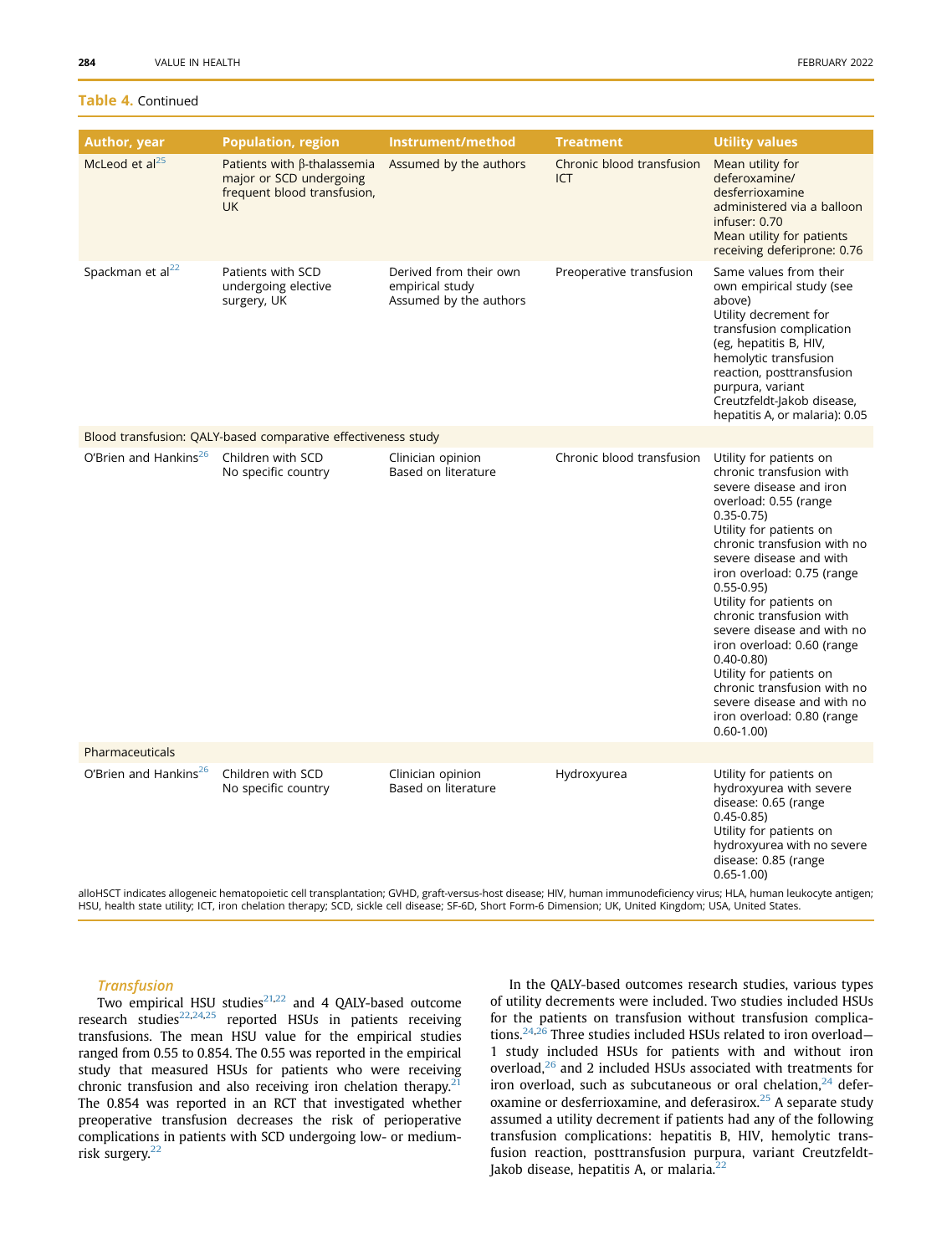<span id="page-9-0"></span>



83%

General SCD

50%

32%

SCD complications

#### Pharmaceuticals

One QALY-based outcomes research study included HSUs for patients on hydroxyurea with (0.65) and without severe disease  $(0.85)$ <sup>[26](#page-11-18)</sup>

36%

Overall

Frequency of Health State Utilities

### Critical Appraisal

The quality assessment for the empirical HSU studies can be found in Appendix Table 4 in Supplemental Materials found at <https://doi.org/10.1016/j.jval.2021.08.002>. Most of the empirical HSU studies reported the variability of their estimates.<sup>[18](#page-11-10),[20-22](#page-11-12)</sup> Three studies reported the response rate to the instruments used<sup>[19](#page-11-11),[21](#page-11-13)[,22](#page-11-14)</sup>; one of the studies had a relatively low response rate (approximately  $50\%$ ).<sup>[19](#page-11-11)</sup> Only 1 RCT study reported loss to followup, which was  $\langle 20\%, 22 \rangle$  Finally, 2 studies provided the methods for handling missing data. $20,22$  $20,22$  $20,22$ 

[Figure 2](#page-9-0) illustrates the distribution of sources of HSUs used in the QALY-based outcomes research studies. Overall, only 36% of the HSUs were elicited from individuals with SCD. In particular, 83% of the HSUs associated with general SCD were based on studies wherein HSUs were elicited from those with SCD, 50% of HSUs associated with SCD complications relied on studies where in HSUs were elicited from a non-SCD-specific population, and 52% of the HSUs associated with SCD treatments or treatment complications were based on researchers' assumptions (including clinician opinion).

### **Discussion**

To the best of our knowledge, our study is the first to comprehensively summarize and catalog HSUs for SCD and its specific complications and HSUs tied to its treatments. We found a sparsity of literature that empirically estimated HSUs in individuals with SCD. In the QALY-based outcomes research studies, only 36% of the HSUs were obtained from the empirical studies conducted in the SCD population.

The limited number of studies we found did not fully address the complexity of the disease—HSUs for many complications were not measured at all, and complications that were represented as HSUs were not assessed in a time-varying fashion. In particular, we found no United States-based empirical HSU study for general SCD or for SCD complications. Most of the empirical studies did not assess HSUs by age. This is a gap, because it will be important to have age-specific estimates because the rate and spectrum of complications can vary throughout a patient with SCD's lifecourse.<sup>[28](#page-11-20)</sup> Furthermore, compared with the comprehensive list of complications we established in our PICOTS criteria ([Table 1](#page-2-0)), our analysis suggests that utilities of many SCD complications have not yet been studied empirically (eg, stroke, infections, priapism, hepatobiliary complications, and splenic disease).

19%

30%

SCD treatments & treatment complications

Possibly owing to the scarcity of empirical HSU data for SCD complications, QALY-based outcomes research studies often relied on assumptions or HSU estimates from non-SCD-specific populations, even for some typical complications. For example, stroke is a common acute complication in the SCD population—historically  $10\%$  of children with SCD experience a symptomatic stroke.<sup>2</sup> Nevertheless, the HSUs associated with stroke were either assumed or obtained from studies that elicited HSUs from individuals with stroke or type 2 diabetes mellitus in those without  $SCD<sup>23,24</sup>$  $SCD<sup>23,24</sup>$  $SCD<sup>23,24</sup>$  Similar to the research gap identified in the empirical studies, the utility loss owing to many other SCD complications was not considered in published QALY-based outcomes research studies.

Similarly, the empirical studies related to SCD treatments did not explicitly assess the utility decrements attributable to the treatment complications, such as GVHD, iron overload, and alloimmunization (although 1 study estimated mean HSU among patients receiving iron chelation therapy for treating iron over $load^{21}$ ). No empirical studies were found for patients receiving a specific drug therapy. Moreover, the empirical studies did not report HSUs at various time points after treatments. Some complications may occur long after the treatments are administered. In most of the QALY-based outcomes research studies, the utility decrements attributable to the treatment complications were not modeled. Only 1 CEA and 1 comparative effectiveness study considered the treatment complications, yet their estimates were based on assumption or clinician opinion. $22,26$  $22,26$ 

Our review and findings of HSUs used in CEA models echo the concerns raised by the Good Practices for Outcomes Research Task Force of the International Society of Pharmacoeconomics and Outcomes Research. $17$  This report states that when HSUs are obtained from the literature for use in CEAs, caution should be exercised to address issues such as relevance of the patient population, sources of the HSUs used, and their method of elicitation[.17](#page-11-9) The Task Force also suggests that good practice requires a systematic review of existing literature to identify these HSU values.<sup>[17](#page-11-9)</sup> Our catalog identifies the gaps in the existing HSU literature in the context of SCD. As such, it provides a path forward to future empirical work.

Furthermore, the Second Panel on Cost-Effectiveness in Health and Medicine recommends that the spillover effects of disease on family members should be incorporated into CEAs.<sup>30</sup> Studies have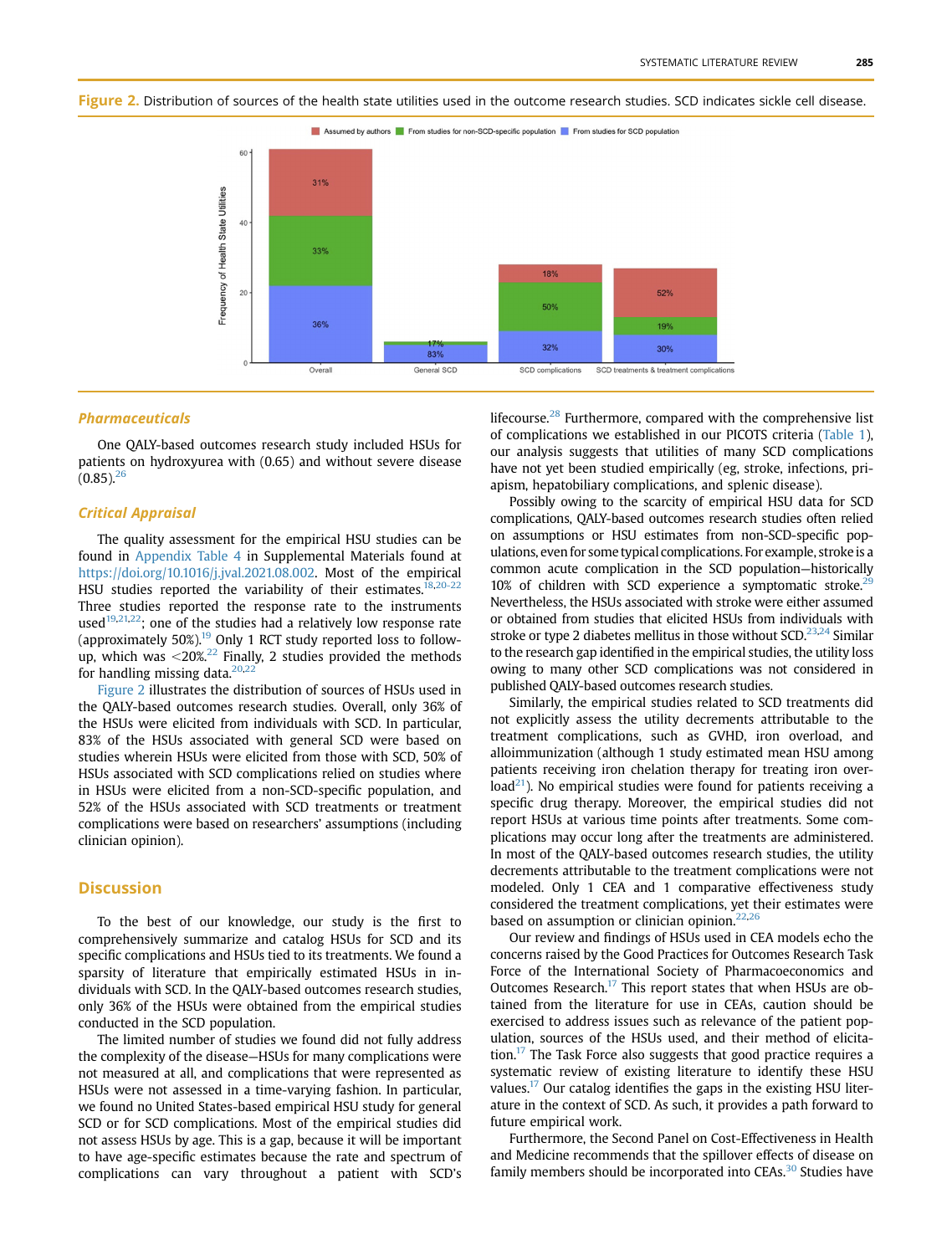shown that SCD has a notable impact on the HRQoL of caregivers of patients with SCD.<sup>31,[32](#page-11-24)</sup> Treatments that help ease the symptoms of patients with SCD can also relieve caregiver burden. Neglecting this effect in CEAs may underestimate the value of SCD interventions. Quantifying HSUs among caregivers of patients with SCD could be another focus of future empirical HSU studies.

Our study has several key strengths. First, it is comprehensive. By using rigorous methods, we identified not only the HSUs elicited in the empirical studies but also the HSUs used in outcome research studies, which were either from published literature or based on authors' assumptions. We made a concerted attempt to track HSUs back to their source and to validate these by replicating the calculations. Second, we categorized the HSUs as general SCD without specifying complications, SCD complications, and SCD treatments, which are the key clinical inputs necessary for developing a SCD CEA model. This will facilitate the inclusion of HSUs in future QALY-based modeling studies.

Our study also has several limitations. First, our systematic review was limited to articles published in English, and abstracts and conference presentations were not included. Second, we did not include studies published before 2008. Nevertheless, we found 1 cost-effectiveness study published in 2009 that relied on HSUs for the thalassemia population<sup>[25](#page-11-17)</sup> and 1 comparative effectiveness study published in 2009 that assumed HSUs based on clinician's opinion. $26$  These data suggest that the availability of empirical HSUs studies before 2008 might be sparse. Finally, we did not systematically search the HSU studies for thalassemia, although some of the HSUs were found from the included CEAs. HSUs associated with thalassemia treatments, such as therapy for transfusion-related iron or gene therapy could be a surrogate, if the data for SCD are not available.

In summary, our findings highlight the dearth of empirical studies that elicited HSUs for SCD. Empirical studies should be conducted to elicit HSUs from individuals with SCD using direct or indirect methods. These studies should capture HSUs that reflect one or more specific complications or receipt of a specific treatment. Estimations of these by age groups and time frames after treatments would be of value. Moreover, to provide a complete picture of the burden of SCD, HSUs should be elicited from patients' caregivers. These HSU data can be collected both alongside clinical trials and in cohort studies.<sup>33-36</sup> CEA models informed by these newly elicited utilities will more accurately reflect lifetime experiences of patients with SCD and the value of emerging curative therapies.

### **Conclusions**

We developed a comprehensive catalog of HSUs associated with SCD from the published literature. Our catalog will benefit future modelers of CEAs of disease-modifying and curative therapies for SCD.

### Supplemental Material

Supplementary data associated with this article can be found in the online version at <https://doi.org/10.1016/j.jval.2021.08.002>.

# Article and Author Information

Accepted for Publication: August 6, 2021

Published Online: September 4, 2021

doi: [https://doi.org/10.1016/j.jval.2021.08.002](http://doi.org/https://doi.org/10.1016/j.jval.2021.08.002)

Author Affiliations: The Comparative Health Outcomes, Policy, and Economics Institute (Jiao, Basu, Ramsey, Devine), and Department of Health Services (Basu, Devine), University of Washington, Seattle, WA, USA; Hutchinson Institute for Cancer Outcomes Research and Division of Public Health Sciences (Ramsey, Roth), Department of Pediatrics, University of Washington and Clinical Research Division (Bender), Fred Hutchinson Cancer Research Center, Seattle, WA, USA; Department of Pharmacy (Quach), and Department of Biomedical Informatics (Devine), University of Washington, Seattle, WA, USA.

Correspondence: Beth Devine, PhD, PharmD, MBA, Pharmaceutical Outcomes Research and Policy Program, University of Washington, 1959 NE Pacific St, H-375T, Box 357630, Seattle, WA 98195-7630, USA. Email: [bdevine@uw.edu](mailto:bdevine@uw.edu)

Author Contributions: Concept and design: Jiao, Basu, Roth, Bender, Devine

Acquisition of data: Jiao, Quach, Devine

Analysis and interpretation of data: Jiao, Ramsey, Roth, Bender, Quach, Devine

Drafting of the manuscript: Jiao, Roth, Bender, Devine Critical revision of the paper for important intellectual content: Jiao, Basu, Ramsey, Roth, Quach, Devine Provision of study materials or patients: Devine Obtaining funding: Basu, Roth Administrative, technical, or logistic support: Ramsey Supervision: Basu, Roth, Devine

Conflict of Interest Disclosures: Jiao, Basu, Ramsey, Bender, Quach, and Devine reported receiving a grant from National Heart, Lung, and Blood Institute paid to the University of Washington during the course of this study. Dr Roth is an employee of Genentech. Dr Roth reported receiving a grant from National Heart, Lung, and Blood Institute paid to the University of Washington during the conduct of this study and consulting fees from BMS, Bayer, and Seattle Genetics outside the submitted work. Dr Devine reported being a member of the Methods and Data Council for Academy Health. Drs Basu and Devine are editors for Value in Health and had no role in the peer-review process of this article. No other disclosures were reported.

Funding/Support: This work was supported by grants from National Heart, Lung, and Blood Institute (NHLBI) and Cure Sickle Cell Initiative (OTA numbers: OT3HL152448, OT3HL151434).

Role of the Funder/Sponsor: The funder had no role in the design and conduct of the study; collection, management, analysis, and interpretation of the data; preparation, review, or approval of the manuscript; and decision to submit the manuscript for publication.

Acknowledgment: The authors thank the following collaborators: N. DiFronzo (National Heart, Lung, and Blood Institute); C. Henry, K. Johnson, D. Louden, A. Morgan, and J. Rich (University of Washington) and W. Wright (Fred Hutchinson Cancer Research Center). The authors also appreciate the valuable insights and suggestions provided by the members of the Clinical and Economic Analysis Initiative Expert Panel.

### **REFERENCES**

- <span id="page-10-0"></span>1. Sickle cell disease. National Heart, Lung, and Blood Institute. [https://www.](https://www.nhlbi.nih.gov/health-topics/education-and-awareness/sickle-cell) [nhlbi.nih.gov/health-topics/education-and-awareness/sickle-cell](https://www.nhlbi.nih.gov/health-topics/education-and-awareness/sickle-cell). Accessed August 2, 2020.
- <span id="page-10-1"></span>2. [Tanabe P, Spratling R, Smith D, Grissom P, Hulihan MCE. understanding the](http://refhub.elsevier.com/S1098-3015(21)01688-0/sref2) [complications of sickle cell disease.](http://refhub.elsevier.com/S1098-3015(21)01688-0/sref2) Am J Nurs. 2019;119(6):26–35.
- <span id="page-10-2"></span>3. [Chaturvedi S, DeBaun MR. Evolution of sickle cell disease from a life](http://refhub.elsevier.com/S1098-3015(21)01688-0/sref3)[threatening disease of children to a chronic disease of adults: the last 40](http://refhub.elsevier.com/S1098-3015(21)01688-0/sref3) years. Am J Hematol[. 2016;91\(1\):5](http://refhub.elsevier.com/S1098-3015(21)01688-0/sref3)–14.
- <span id="page-10-3"></span>[Panepinto JA, Bonner M. Health-related quality of life in sickle cell disease:](http://refhub.elsevier.com/S1098-3015(21)01688-0/sref4) [past, present, and future.](http://refhub.elsevier.com/S1098-3015(21)01688-0/sref4) Pediatr Blood Cancer. 2012;59(2):377–385.
- <span id="page-10-4"></span>[Esham KS, Rodday AM, Smith HP, et al. Assessment of health-related quality](http://refhub.elsevier.com/S1098-3015(21)01688-0/sref5) [of life among adults hospitalized with sickle cell disease vaso-occlusive crisis.](http://refhub.elsevier.com/S1098-3015(21)01688-0/sref5) Blood Adv[. 2020;4\(1\):19](http://refhub.elsevier.com/S1098-3015(21)01688-0/sref5)–27.
- <span id="page-10-5"></span>6. [Fiuza-Luces C, Simpson RJ, Ramírez M, Lucia A, Berger NA. Physical function](http://refhub.elsevier.com/S1098-3015(21)01688-0/sref6) [and quality of life in patients with chronic graft-versus-host-disease: a](http://refhub.elsevier.com/S1098-3015(21)01688-0/sref6) [summary of preclinical and clinical studies and a call for exercise interven](http://refhub.elsevier.com/S1098-3015(21)01688-0/sref6)tion trials in patients. [Bone Marrow Transplant](http://refhub.elsevier.com/S1098-3015(21)01688-0/sref6). 2016;51(1):13–26.
- <span id="page-10-6"></span>Webb EJD, O'[Dwyer J, Meads D, Kind P, Wright P. Transforming discrete](http://refhub.elsevier.com/S1098-3015(21)01688-0/sref7) [choice experiment latent scale values for EQ-5D-3L using the visual analogue](http://refhub.elsevier.com/S1098-3015(21)01688-0/sref7) scale. [Eur J Health Econ HEPAC Health Econ Prev Care](http://refhub.elsevier.com/S1098-3015(21)01688-0/sref7). 2020;21(5):787–800.